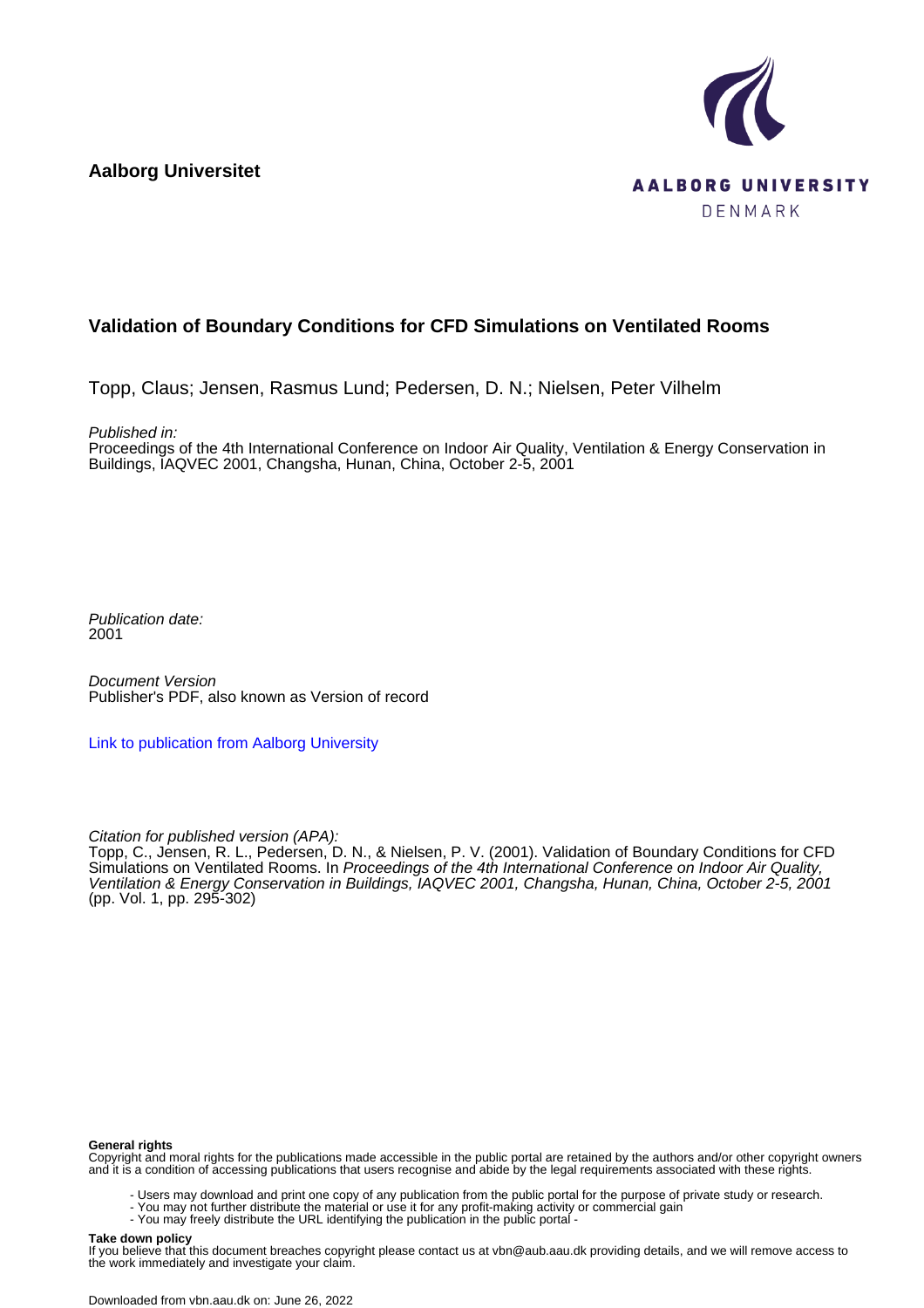# **Validation of Boundary Conditions for CFD Simulations on Ventilated Rooms**

## **Claus Topp, Rasmus L. Jensen, Dorte N. Pedersen and Peter V. Nielsen Department of Building Technology and Structural Engineering Aalborg University Sohngaardsholmsvej 57 DK-9000 Aalborg Denmark**

## **ABSTRACT**

The application of Computational Fluid Dynamics (CFD) for ventilation research and design of ventilation systems has increased during the recent years. This paper provides an investigation of direct description of boundary conditions for a complex inlet diffuser and a heated surface.

A series of full-scale experiments in a room ventilated by the mixing principle have been performed for validation of the models. The experimental results include measurements of temperature as well as measurements of velocity and turbulence by Laser Doppler Anemometry (LDA).

A simple model of the complex inlet diffuser showed good agreement with the experimentally obtained results although differences were observed in the flow far from the inlet. None of the investigated models of the heated surface did provide satisfactory results.

## **INTRODUCTION**

The application of Computational Fluid Dynamics (CFD) for ventilation research and design of ventilation systems has increased during the recent years. In research CFD has proved to be a strong tool to conveniently extend the range of experimentally obtained results by parameter variation while in the design of ventilation systems CFD provides detailed information for evaluation of thermal and atmospheric comfort.

A weak spot in CFD however, is the modelling of boundary conditions where simple models are often preferred as they are less time consuming both in the set-up procedure and when performing the simulations. This may lead to fully or partly incorrect results as the quality of CFD simulations are closely related to the quality of the boundary conditions.

In literature several authors have addressed the topic of modelling complex inlet geometries and thereby save computer time and storage. Nielsen (1992) proposed *the box method* in which the inlet boundary condition is given at some distance from the inlet opening. This method excludes prediction of variables in a box in front of the inlet but requires measured values for the actual diffuser to be used as boundary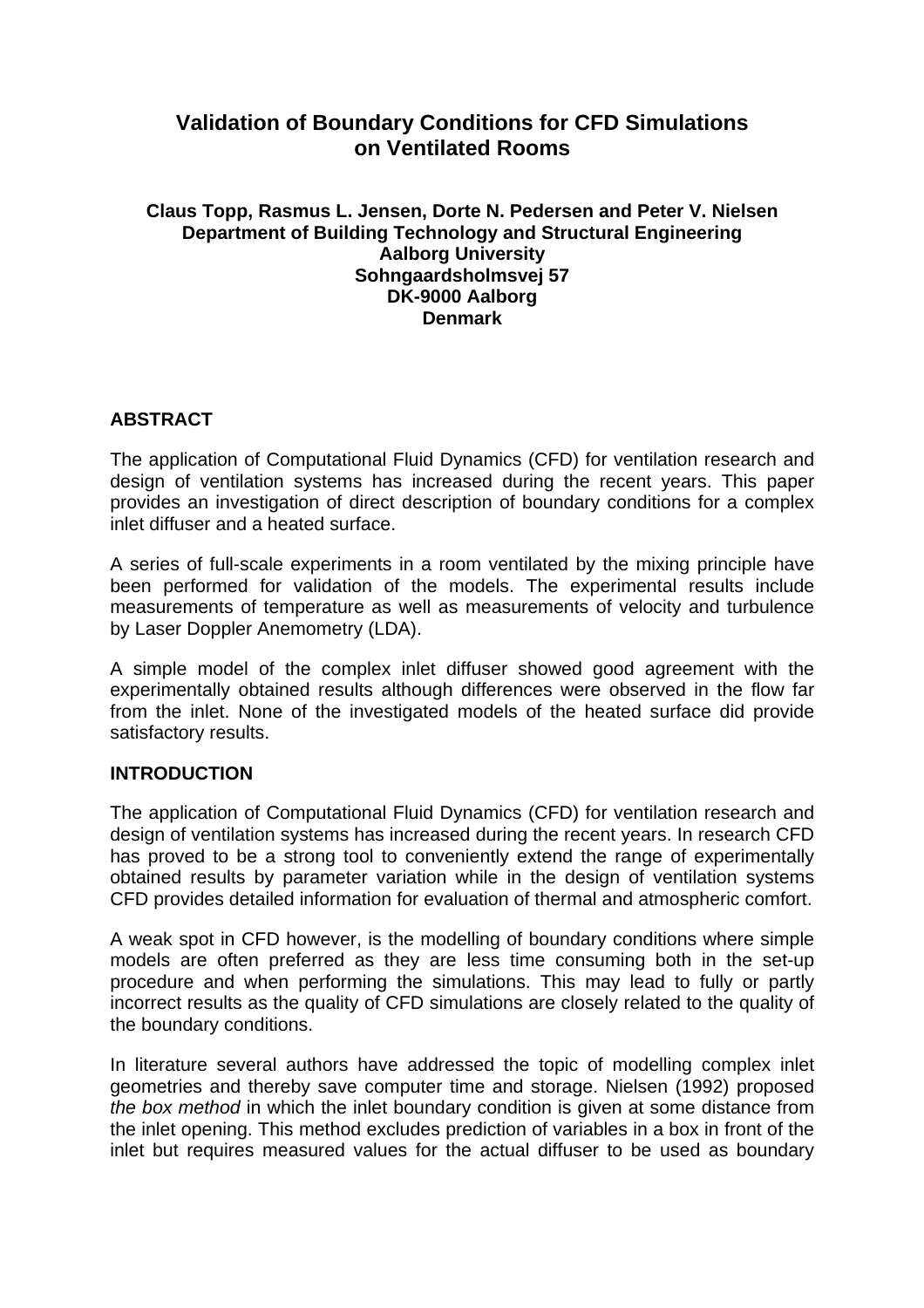condition. Gosman et al. (1980) proposed *the prescribed velocity method*. In this method analytical or experimentally obtained velocities are prescribed in a volume in front of the inlet excluding prediction of velocities in this region. In a more recent study Huo et al. (2000) provides *the jet main region specification method* based on the box method by Nielsen (1992). The method applies analytical data to the box and a guideline for selection of the box is given.

The above-mentioned methods all rely on either experimentally or analytically obtained data in order to model complex inlet geometries. Another way to handle complex inlet geometries is by simplifying the geometry and apply a traditional description of the inlet boundary condition which is the topic of the present work.

It has been the objective of the present work to investigate the modelling of boundary conditions in a ventilated room. The effort has been focussed on modelling a complex inlet diffuser ranging from very simple to an almost perfect model of the actual geometry. In addition, the representation of a heated surface has been investigated.

## **METHODS**

A series of CFD simulations as well as full-scale experiments for validation purposes have been performed for an office-sized room ventilated by the mixing principle, see Figure 1. The room is supplied with air by an inlet diffuser mounted at one end wall and the return opening is located just below. At the opposite wall a heated surface is introduced in some of the simulations and corresponding experiments.

The inlet diffuser consists of 84 nozzles directing the air towards the ceiling in an angle of 40° as shown in Figure 2 and Figure 3. The diffuser is similar to the diffuser used in the IEA Annex 20 programme and is thus well known both in terms of experiments and CFD (Chen and Moser, 1991; Heikkinen, 1991 and Fontaine, 1994).

Isothermal CFD simulations with three different geometric simplifications of the inlet diffuser have been performed (see Figure 4). In the simplified models air is supplied through one or more holes in the wall and the geometry of the diffuser inside the room has thus been neglected as it is considered to be without any significant influence on the airflow. The inlet area corresponds in all models to that of the actual diffuser. The diffusers investigated are:

- A. Same width as actual diffuser
- B. 1.5 time width of actual diffuser
- C. 84 quadratic nozzles

The heated surface consists of four panels as shown in Figure 5. CFD simulations were performed for three different models of the heated surface:

- One surface with a prescribed heat flux
- One surface with a prescribed temperature
- Four surfaces with a prescribed heat flux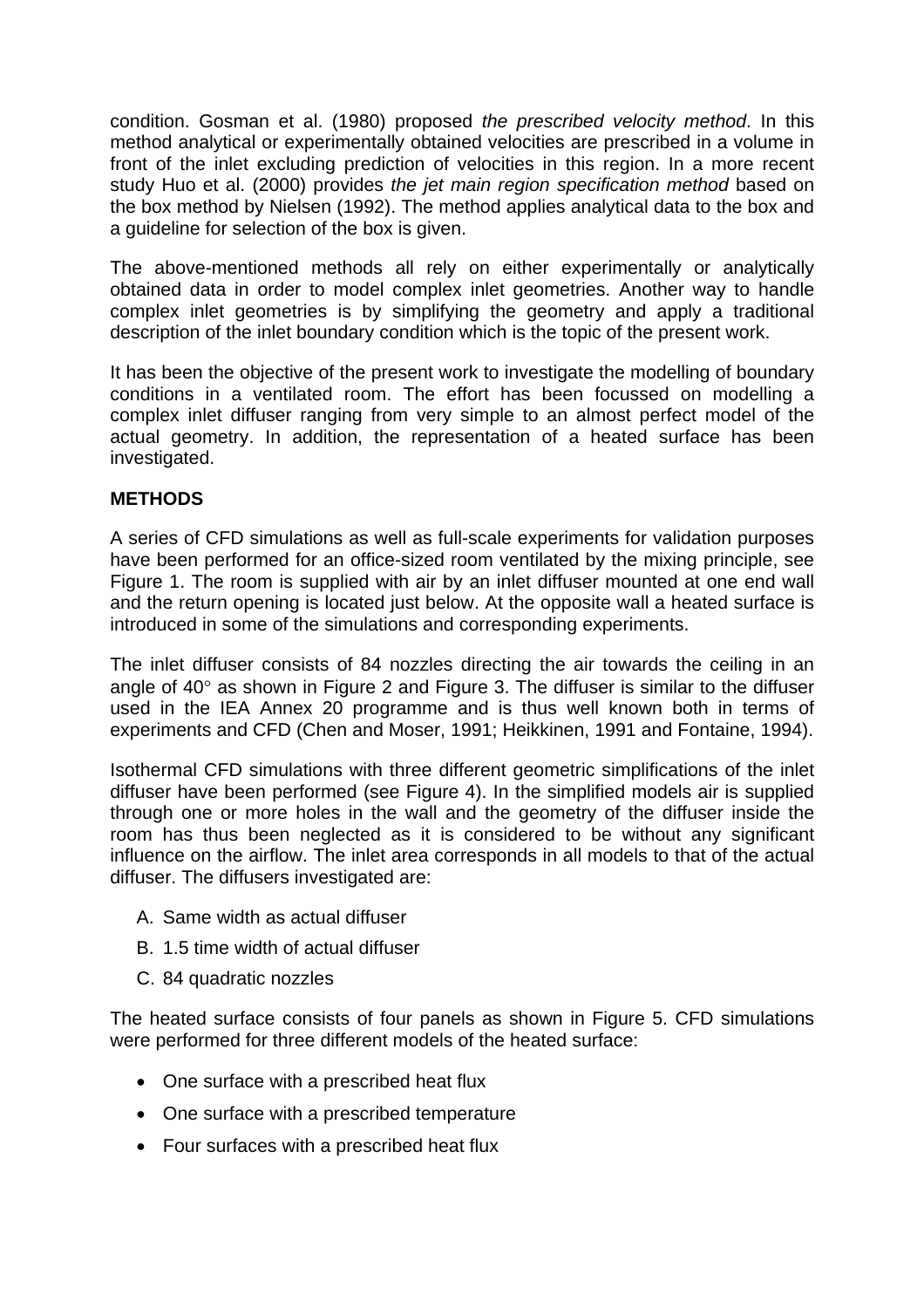All CFD simulations have been performed with a commercial software package. Turbulence has been modelled with the standard k-ε turbulence model. In the cases with diffuser A and B the full CFD model contained approximately 70.000 cells while for diffuser C the model was resolved into approximately 250.000 cells due to the higher level of complexity.

The full-scale experiments include measurements of temperature by thermocouples as well as measurements of velocity and turbulence by Laser Doppler Anemometry (LDA) and hot-sphere anemometers.

All experiments as well as CFD simulations were performed at an air change rate of  $3 h^{-1}$ .

## **RESULTS**

A recirculating flow was observed in the full-scale experiments (see Figure 6) both in the isothermal and non-isothermal cases. The velocity level in the flow along the end wall was reduced due to buoyancy when the heated surface was introduced.

#### **Inlet diffuser**

All simulations and corresponding experiments presented in this section are isothermal. In general the different diffuser models are unable to accurately predict the recirculation zone above the diffuser as the jet hits the ceiling closer to the corner than found in the experiments (Figure 7).

It is seen from the horizontal velocity profiles (Figure 8) that even at a distance of 3 m from the inlet the experimental results show the jet to be almost symmetric around the x-axis. The symmetric behaviour is also observed for diffuser A and B while for diffuser C the jet centre is located at  $z \approx -0.25$  m. It also appears that all of the diffusers predict a more narrow jet than the experiments although the maximum velocities agree well.

Figure 9 illustrates the jet development along the ceiling by vertical velocity profiles in the jet centreline. It should be noticed that the jet centreline for diffuser C is not identical to the room centreline due to the jet asymmetry. The profiles in general express good agreement with the experimental results both in terms of jet thickness and maximum velocity with diffuser A and B providing the better predictions.

As illustrated in Figure 6 the jet forms a recirculating flow pattern in the room. The velocity decay of this recirculating flow is shown in Figure 10 for the experimental results and the results obtained with diffuser B. It should be noticed that x is a coordinate measured successive along the ceiling, the end wall and the floor. The value of x in the lower corner is thus  $4.2 m + 2.5 m = 6.7 m$ .

From Figure 10 it is seen that the CFD model provides a good prediction of the velocity decay along the ceiling, as expected from the vertical velocity profiles (Figure 9), while some difference is observed in the floor region.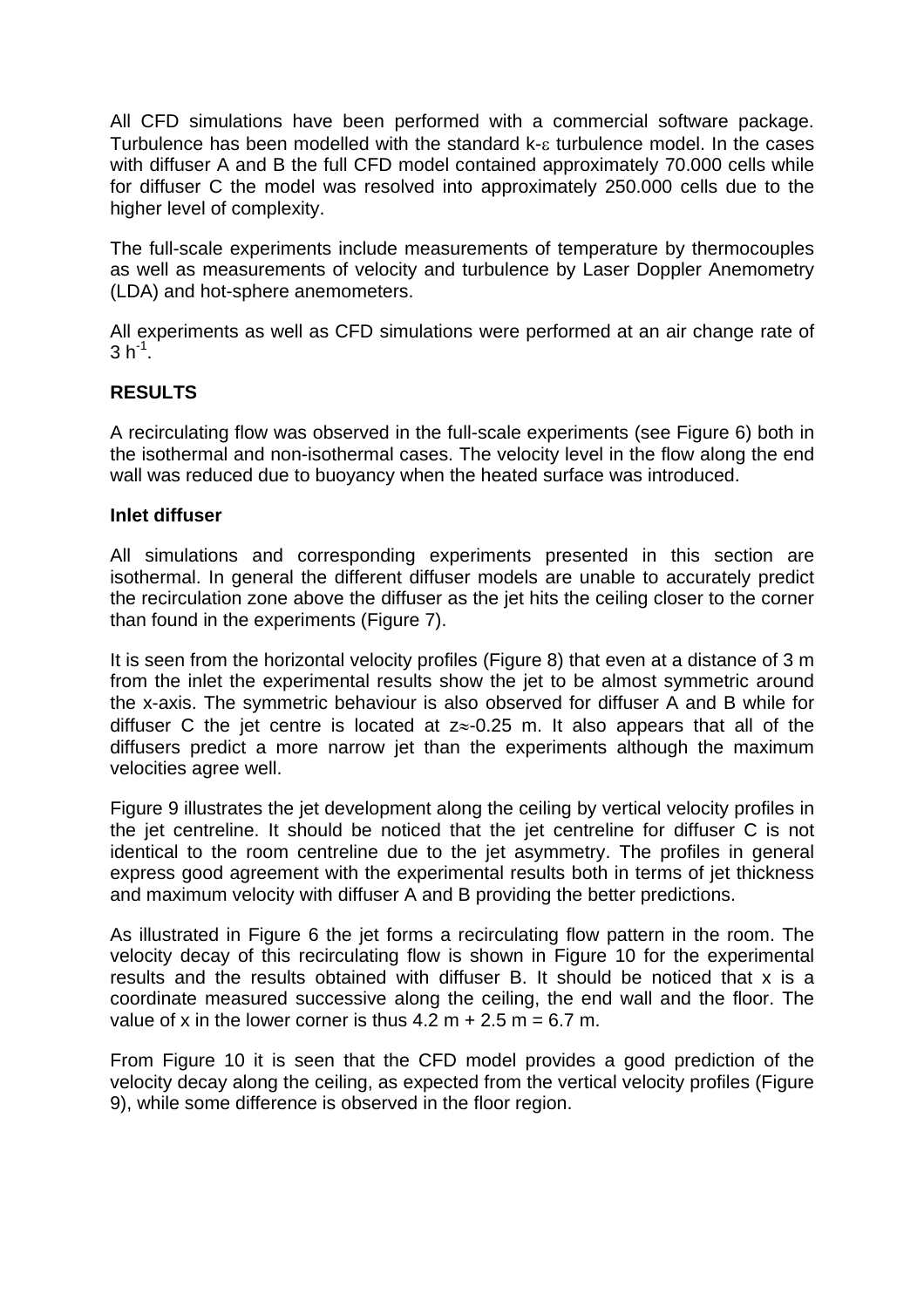## **Heated surface**

All CFD predictions presented in this section have been performed with diffuser B. The experimental boundary conditions are shown in Table 1.

The different models of the heated surface are validated against velocity profiles obtained by Laser Doppler Anemometry, see Figure 11. From the experimental results it appears that the buoyancy effects due to the heated surface are overwhelmed by the momentum of the recirculating flow as the air is flowing downwards even very close  $(3 - 8 \text{ mm})$  to the heated surface. This flow pattern is not seen from the CFD results as they all predict an upward flow close to the heated surface. The better prediction though is found when the heated surface is modelled as four surfaces with a prescribed heat flux.

## **DISCUSSION**

A series of CFD simulations and corresponding experiments have been performed to validate different boundary conditions for a complex diffuser and a heated surface.

The results show that a simplified geometric model of a complex diffuser can provide good CFD predictions of the bulk room airflow although local differences occur.. In fact the more complex of the models investigated (diffuser C) was not able to predict the symmetric behaviour of the jet as observed in the experiments. None of the models though predicted the correct width of the jet while the thickness and the maximum velocities agreed well with experiments. This indicates a difference in the jet volume flow due to different horizontal entrainment.

The expense of applying a simplified geometric model is obviously that the flow cannot be accurately predicted close to the diffuser. However, as the interest in room air ventilation is often focused on the bulk airflow pattern in a room a simplified geometric model can in most cases represent a complex diffuser and provide the accuracy required.

When introducing a heated surface the recirculating flow dominates buoyancy and creates a downward flow along the heated surface as illustrated by the experiments. This phenomenon was not accurately predicted by any of the CFD models.

In general a prescribed heat flux is expected to provide better results than a prescribed temperature, as the heat flux is specified and thus independent of grid distribution. This is also the case in the present investigation as the better result is obtained with an accurate representation of the geometry (four surfaces) and a prescribed heat flux, although none of the models investigated did provide satisfactory results.

#### **ACKNOWLEDGEMENT**

This research was funded by the Danish Technical Research Council (STVF) as a part of the International Centre for Indoor Environment and Energy at the Technical University of Denmark.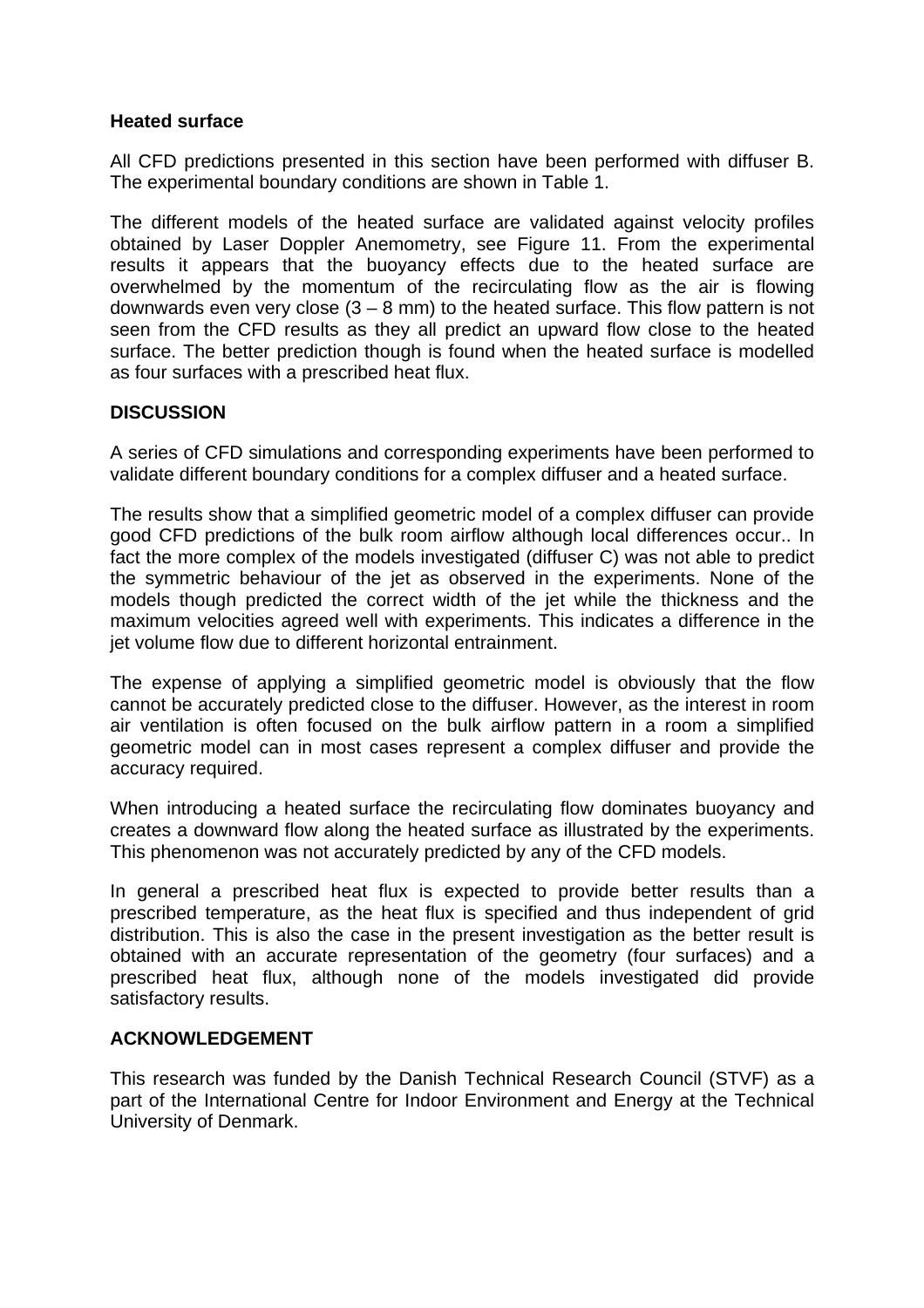## **REFERENCES**

- 1. P. V. Nielsen, "Description of supply openings in numerical models for room air distribution", ASHRAE Transactions, Vol. 98 (1), 963-971, 1992.
- 2. A. D. Gosman, P. V. Nielsen, A. Restivo and J. H. Whitelaw, "The flow properties of rooms with small ventilation openings", Journal of Fluids Engineering, Vol. 102, 316-323, 1980.
- 3. Y. Huo, F. Haghighat, J. S. Zhang and C. Y. Shaw, "A systematic approach to describe the air terminal device in CFD simulation for room air distribution analysis", Building and Environment, Vol. 35, 563-576, 2000.
- 4. Q. Chen and A. Moser, "Simulation of a multiple-nozzle diffuser", Proceedings of the 12th AIVC Conference on Air Movement and Ventilation control within Buildings, Ottawa, Canada, Vol. 2, 1-13, 1991.
- 5. J. Heikkinen, "Modelling of a supply air terminal for room air flow simulation", Proceedings of the 12th AIVC Conference on Air Movement and Ventilation control within Buildings, Ottawa, Canada, Vol. 3, 213-230, 1991.
- 6. J. R. Fontaine, F. Biolley, R. Rapp, J. C. Sérieys and J. C. Cunin, "Analysis of a three-dimensional ventilation flow: Experimental validation on a water scale model of numerical simulations", Numerical Heat Transfer, Part A, Vol. 26, 431-451, 1994.
- Table 1 Boundary conditions for the experiments with a heated surface. In the equation for the Archimedes number  $a_0$  is the effective inlet area and  $u_0$  is the corresponding inlet velocity.

| <b>Airflow rate</b><br>$(m^3/h)$ | <b>Inlet</b><br>temperature<br>$t_0$ (°C) | Return<br>temperature<br>$t_{R}$ (°C) | <b>Flux from</b><br>heated surface<br>(W) | <b>Archimedes number</b><br>$Ar = \frac{\beta g \sqrt{a_0 (t_R - t_0)}}{2}$ |
|----------------------------------|-------------------------------------------|---------------------------------------|-------------------------------------------|-----------------------------------------------------------------------------|
| 113.4                            | 15.0                                      | 20.1                                  | 275                                       | 0.0011                                                                      |



Figure 1 Outline of the full-scale room. The inlet diffuser and the return opening are located at the lower x wall. On the opposite end wall a heated surface is introduced in some of the cases.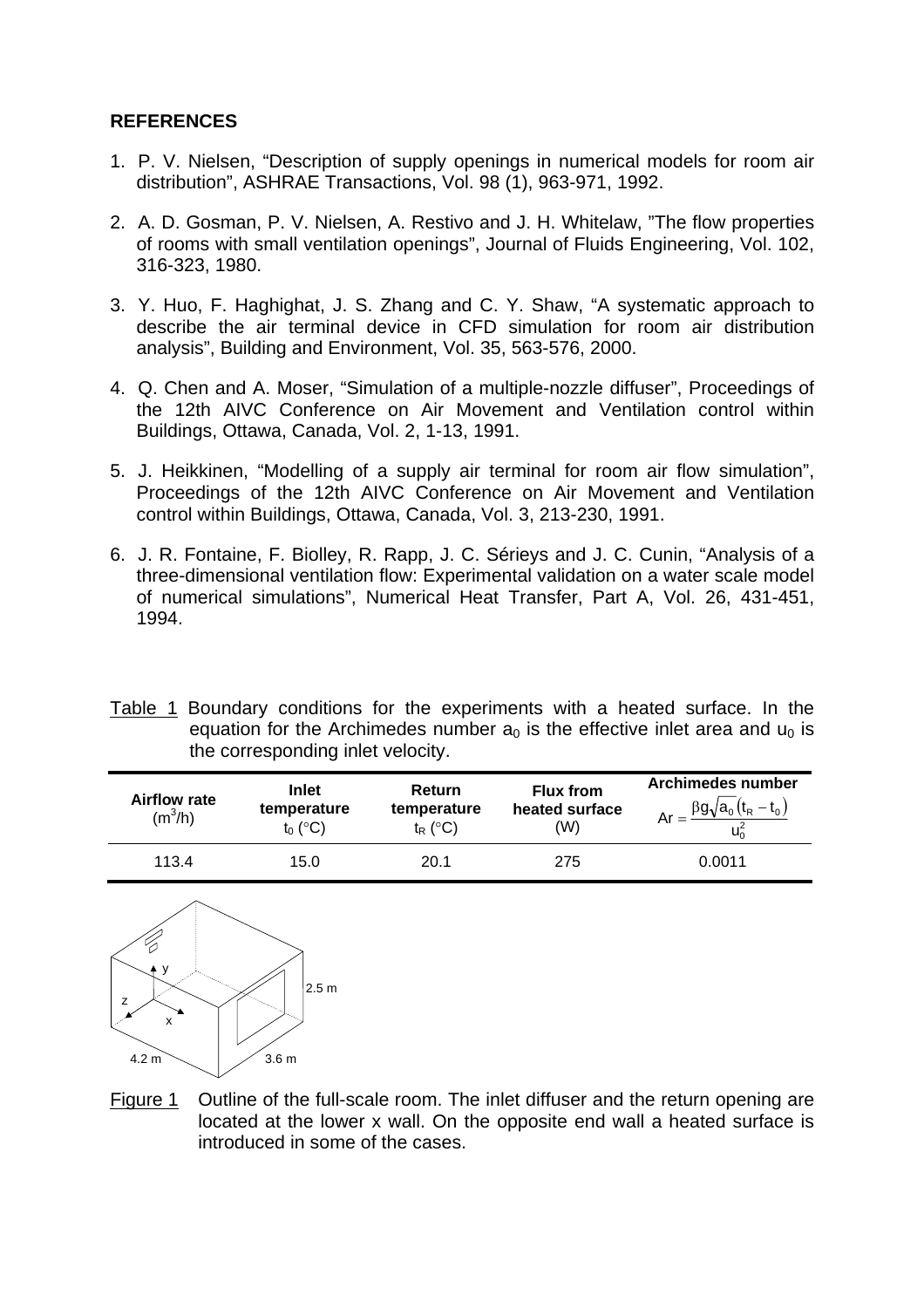









Figure 6 Observed flow pattern in the full-scale experiments. When the heated surface was introduced the velocity level in the flow along the end wall was reduced due buoyancy.



Figure 7 Illustration of horizontal flow pattern near the diffuser from experiments and diffuser model B and C.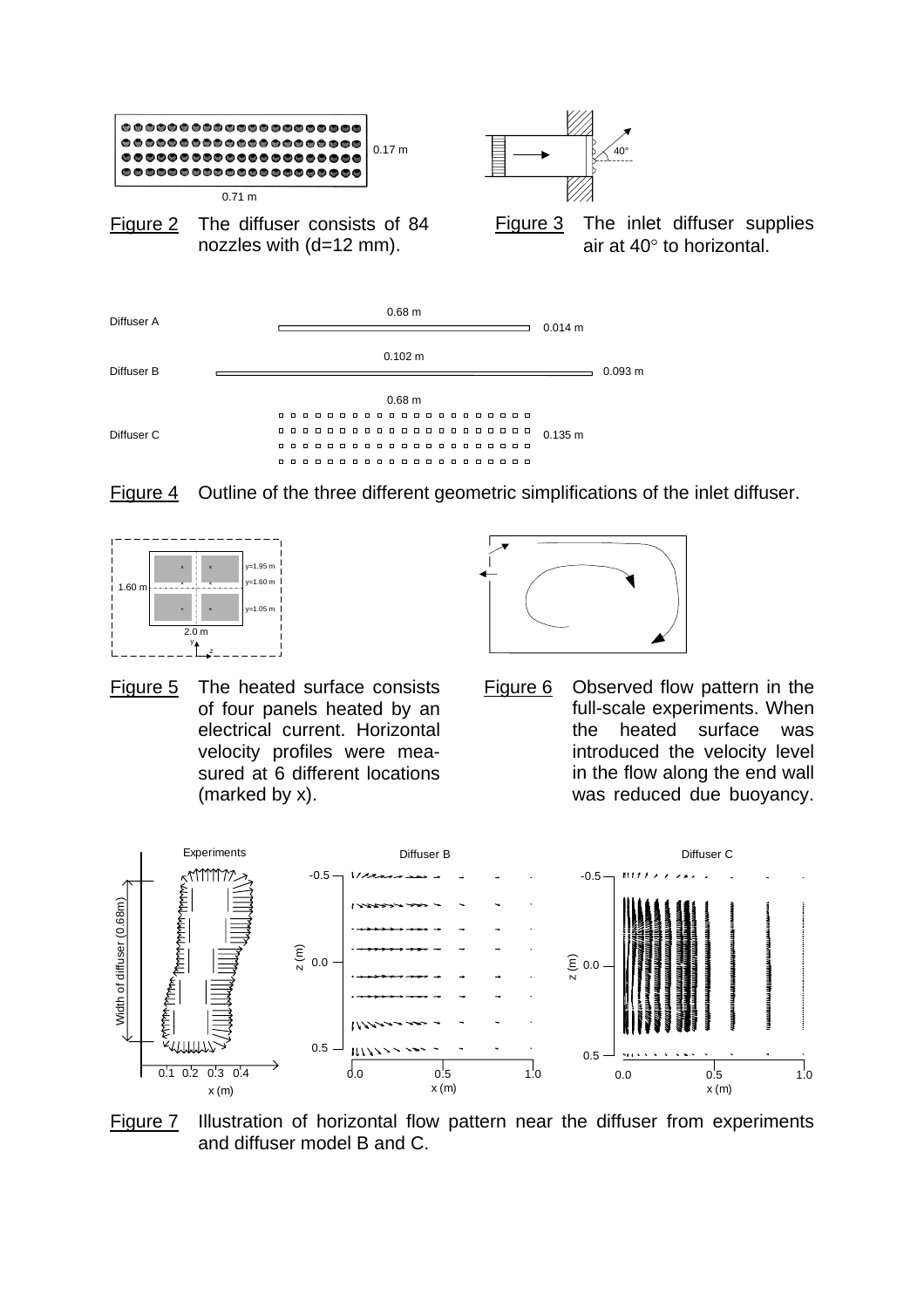

Figure 8 Horizontal velocity profiles for the three diffuser models (line) compared to experiments ( $O$ ) at x=3.0 m and y=2.455 m.



Figure 9 Vertical velocity profiles in the jet centreline for the diffuser models (line) compared to experiments  $(O)$  at different x stations. The jet centreline for diffuser C is not identical to the room centreline due to jet asymmetry.